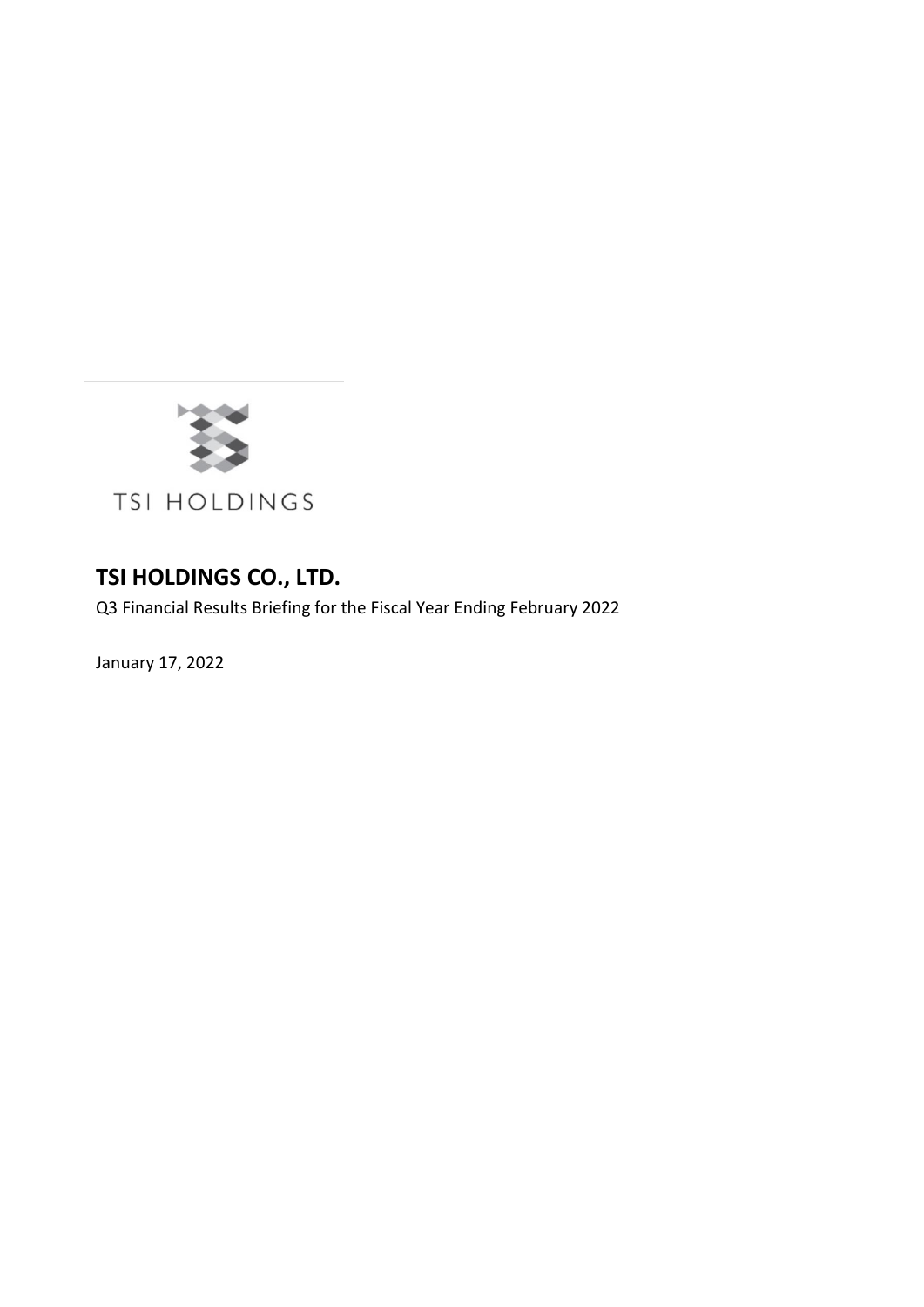# **Event Summary**

| [Company Name]       | TSI HOLDINGS CO., LTD.                                                            |                                                                                                  |
|----------------------|-----------------------------------------------------------------------------------|--------------------------------------------------------------------------------------------------|
| [Company ID]         | 3608-QCODE                                                                        |                                                                                                  |
| [Event Language]     | <b>JPN</b>                                                                        |                                                                                                  |
| [Event Type]         | <b>Earnings Announcement</b>                                                      |                                                                                                  |
| [Event Name]         | Q3 Financial Results Briefing for the Fiscal Year Ending February 2022            |                                                                                                  |
| [Fiscal Period]      | FY2021 Q3                                                                         |                                                                                                  |
| [Date]               | January 17, 2022                                                                  |                                                                                                  |
| [Number of Pages]    | 6                                                                                 |                                                                                                  |
| [Time]               | $10:00 - 10:42$<br>(Total: 42 minutes, Presentation: 30 minutes, Q&A: 12 minutes) |                                                                                                  |
| [Venue]              | Webcast                                                                           |                                                                                                  |
| [Venue Size]         |                                                                                   |                                                                                                  |
| [Participants]       | 75                                                                                |                                                                                                  |
| [Number of Speakers] | $\overline{2}$<br>Tsuyoshi Shimoji<br>Hiroyuki Watanabe                           | President and CEO<br>Operating Officer, General Manager of<br><b>Digital Business Department</b> |

**Support**

03.4405.3160 North America 1.800.674.8375

Tollfree 0120.966.744 Email Support support@scriptsasia.com

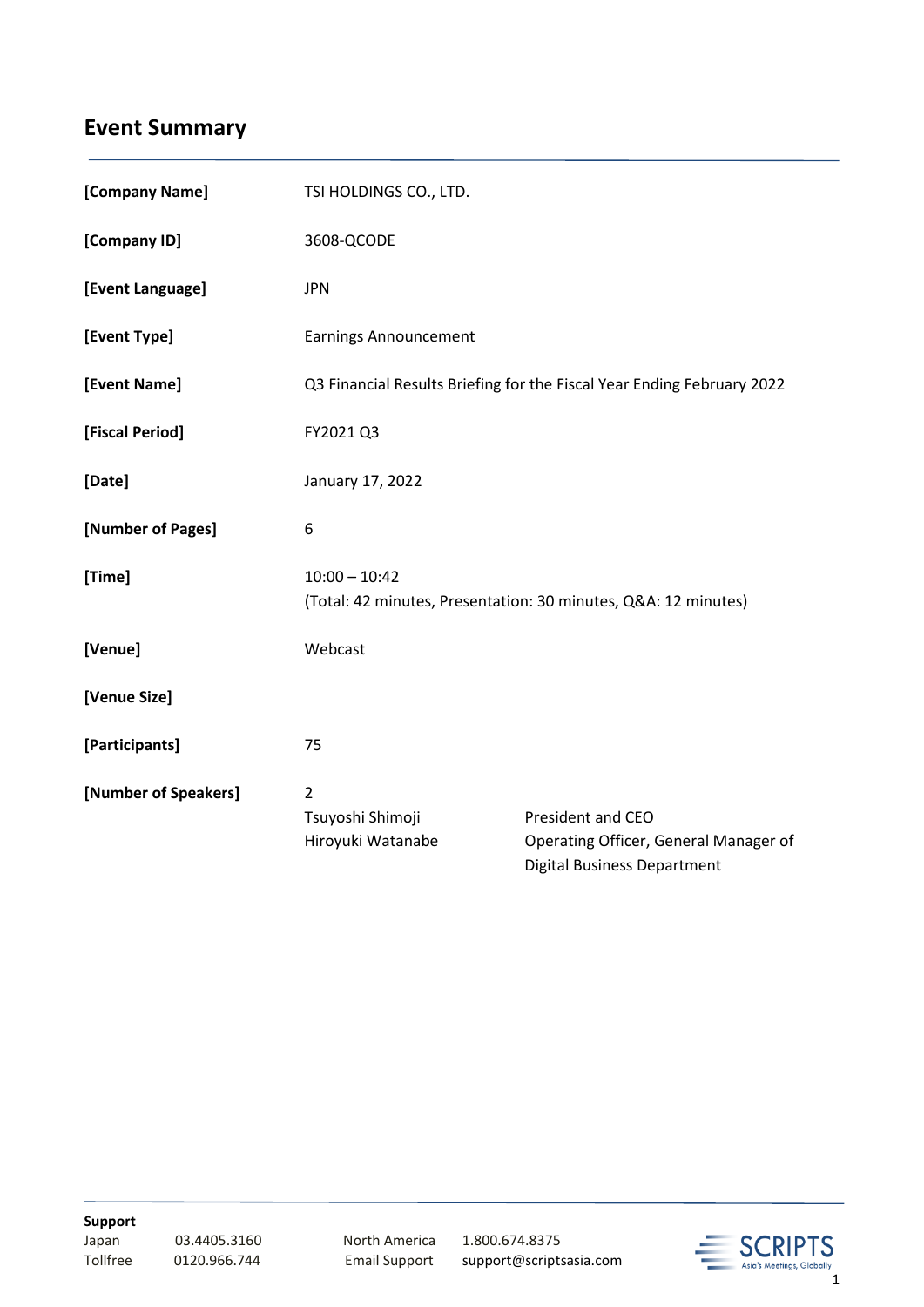**Moderator [Q]:** Thank you. Now, I would like to move on to the Q&A session.

Now for the first question.

We are not optimistic about the Q4 plan, partly due to the impact of the Omicron variant. Therefore our sales forecast is expected to land between 82.2% and 85.3% compared to the same quarter 2 years ago.

In terms of profitability, it is included in our announcement, taking the factors like structural reforms and partial business withdrawal into consideration.

As far as the next fiscal year's goals go, the specifics will be incorporated into the Mid-term Management Plan; therefore, I would like to refrain from commenting on specific details until April.

That said, I would like to ask Mr. Shimoji to add a few words about the current goals and room for improvement.

**Shimoji [A]**: Regarding the goals for the next fiscal year, while we are aiming for steady growth, we believe that we can expect to actively grow golf, athleisure, and street fashion businesses, and I would like to set new goals in these areas.

In addition, we created some measures to address some of our unprofitable businesses, especially the womenswear category. We have formed a team to improve the organizational structure and to produce sample products since last year.

The timing of these products becoming available in stores and bringing a large change to the market will be the next fiscal quarter. Any room for improvement that was mentioned in the question varies depending on many factors, and we [inaudible].

**Moderator [Q]**: Mr. Suzuki did that answer your question? Thank you. Let us take the next question, please go ahead.

The next question is from Mr. Ichikawa . The question is, there was a remark on e-commerce performance in a temporary lull: do you anticipate that physical stores will become the key channel again?

Our strategy for OMO has been announced, nonetheless, I would like to ask Mr. Shimoji to reiterate our plan for physical stores.

**Shimoji [A]:** Thank you very much, Mr. Ichikawa.

We believe that physical stores will be very important. I have shared my thoughts on how e-commerce and physical store operations are merging. We call it OMO. The linked structure involving a digital environment, e-commerce, and stores, can advance customer services to our customers and in that context, I position physical stores at a higher priority.

**Moderator [M]**: Mr. Ichikawa, was that brief comment all you need? Thank you.

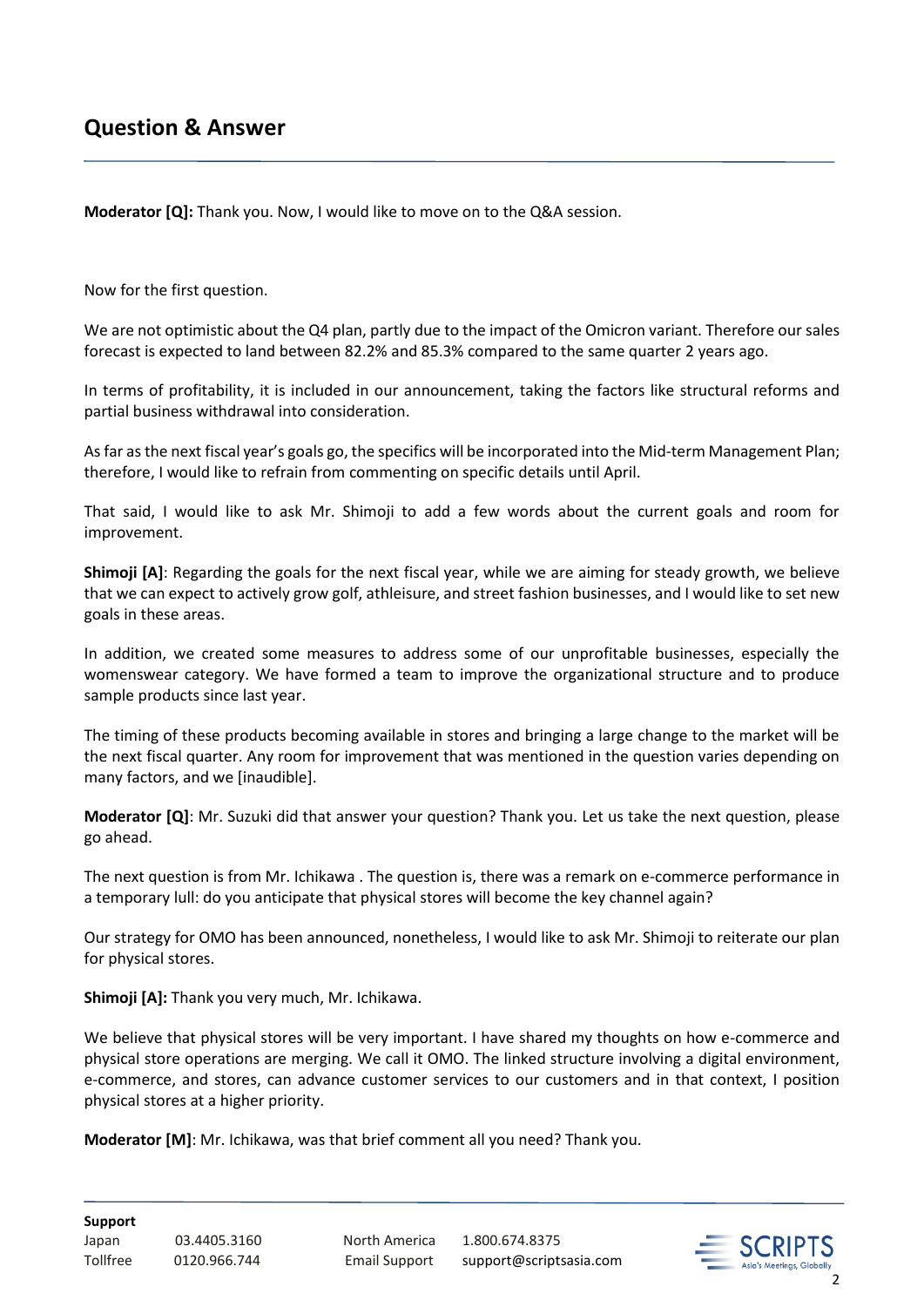Mr. Watanabe, who manages our e-commerce business, is present today. I would like to ask him for additional remarks.

**Watanabe [A]:** Hello, this is Watanabe, in charge of digital business. I would like to add that the phrase "temporary lull" may give a negative connotation, but, we do not see the situation in an excessively negative context.

The solid operating profit this quarter is partially due to the introduction of the e-commerce business model, which helped us shift our balance from top-line-centric to a net profitability focus. In other words, the quality of our business transformed.

Moving forward, we aim to devise tactics to further advance collaboration between e-commerce and store operations. As Mr. Shimoji mentioned, we want to see a boost in OMO without dumping the current high profit margin too much.

Traditionally we have been emphasizing gross profit. We want to swing to a growth-focus organization by rebalancing sales.

**Moderator [Q]:** Thank you for the additional remarks. Now, let us move on to the next question.

The question is about the current impact of the Omicron variant, and about any specific measures that are planned for store operations.

We are aware of reports on infection cases at storefronts, which have been on a steady rise since last week or so. The number of cases and the speed of spread we are internally aware of is basically the same as what has been reported by the media.

We have not yet received the numbers from this Saturday and Sunday, and we expect to grasp how that 10,000-people-a-day infection rate nationwide means to our business, right after this weekend. I am going to ask Mr. Shimoji to comment based on the assumption that we do not have the most recent number.

## **Shimoji [A]:**

The number of people who were infected with the virus is rising to a similar level we saw at the end of last August during the peak of the pandemic. As for the question of current impact, we believe that there has been some, but not much.

However, since last year, we have shifted the gear to e-marketing by deploying digital tools, such as live commerce events held at the storefront for our customers.

We assess that those operations are going well on both sides and that the introduction of new technologies is an improvement to how we serve and collaborate with the customers.

The coronavirus will impact consumption volume to some extent; however, we are seeing this opportunity as an experiment period to take on an enormous trial run or something of that nature, to find out how we continue to serve our customers given the situation.

### **Moderator [M]**: Thank you.

With that, I would like to conclude the presentation of our Q3 financial results. Thank you very much.

**Shimoji [M]:** Thank you very much.

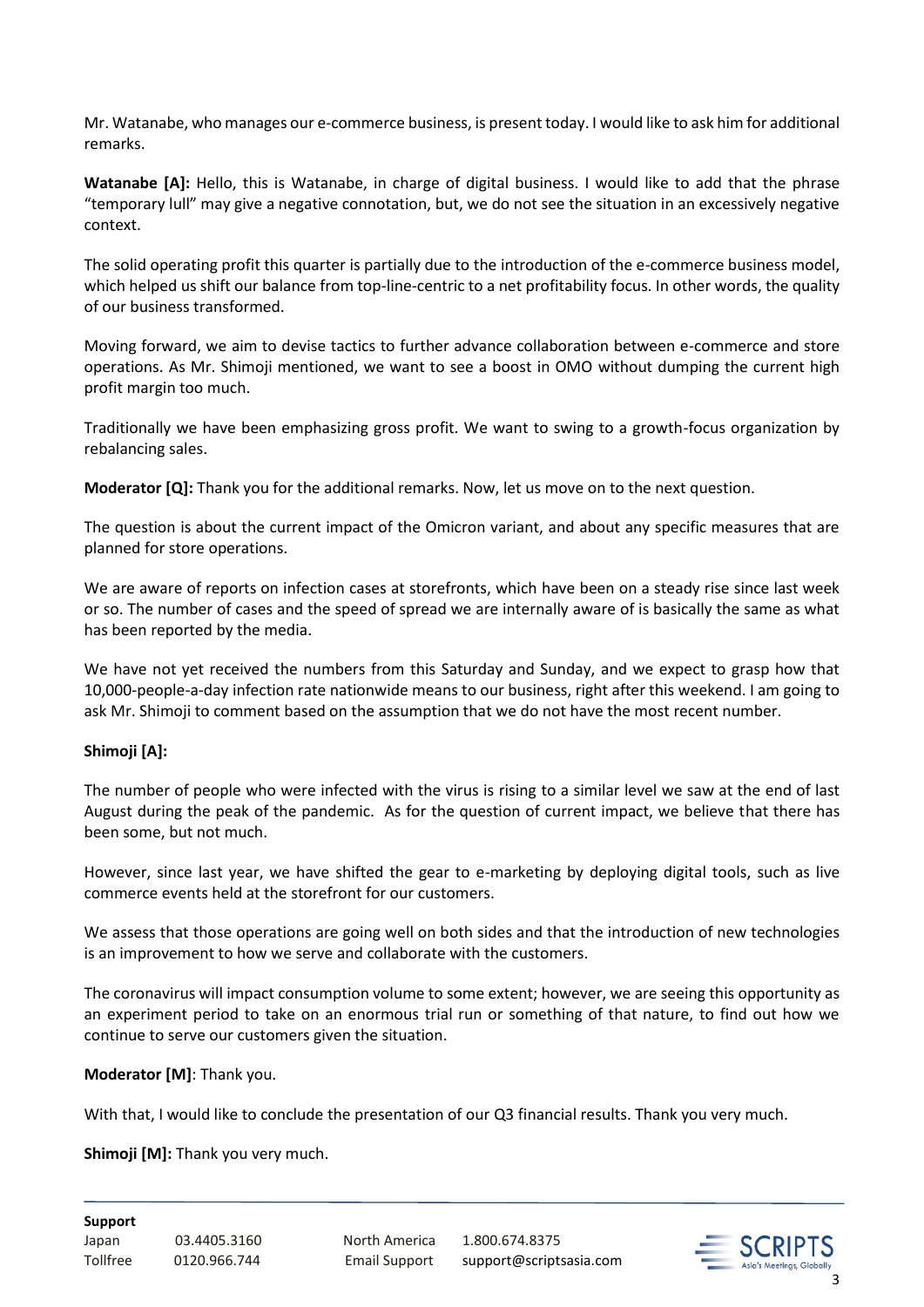[END]

#### *Document Notes*

**\_\_\_\_\_\_\_\_\_\_\_\_\_\_**

- *1. Portions of the document where the audio is unclear are marked with [Inaudible].*
- *2. Portions of the document where the audio is obscured by technical difficulty are marked with [TD].*
- *3. Speaker speech is classified based on whether it [Q] asks a question to the Company, [A] provides an answer from the Company, or [M] neither asks nor answers a question.*
- *4. This document has been translated by SCRIPTS Asia.*

**Support**

Japan 03.4405.3160 North America 1.800.674.8375

Tollfree 0120.966.744 Email Support support@scriptsasia.com